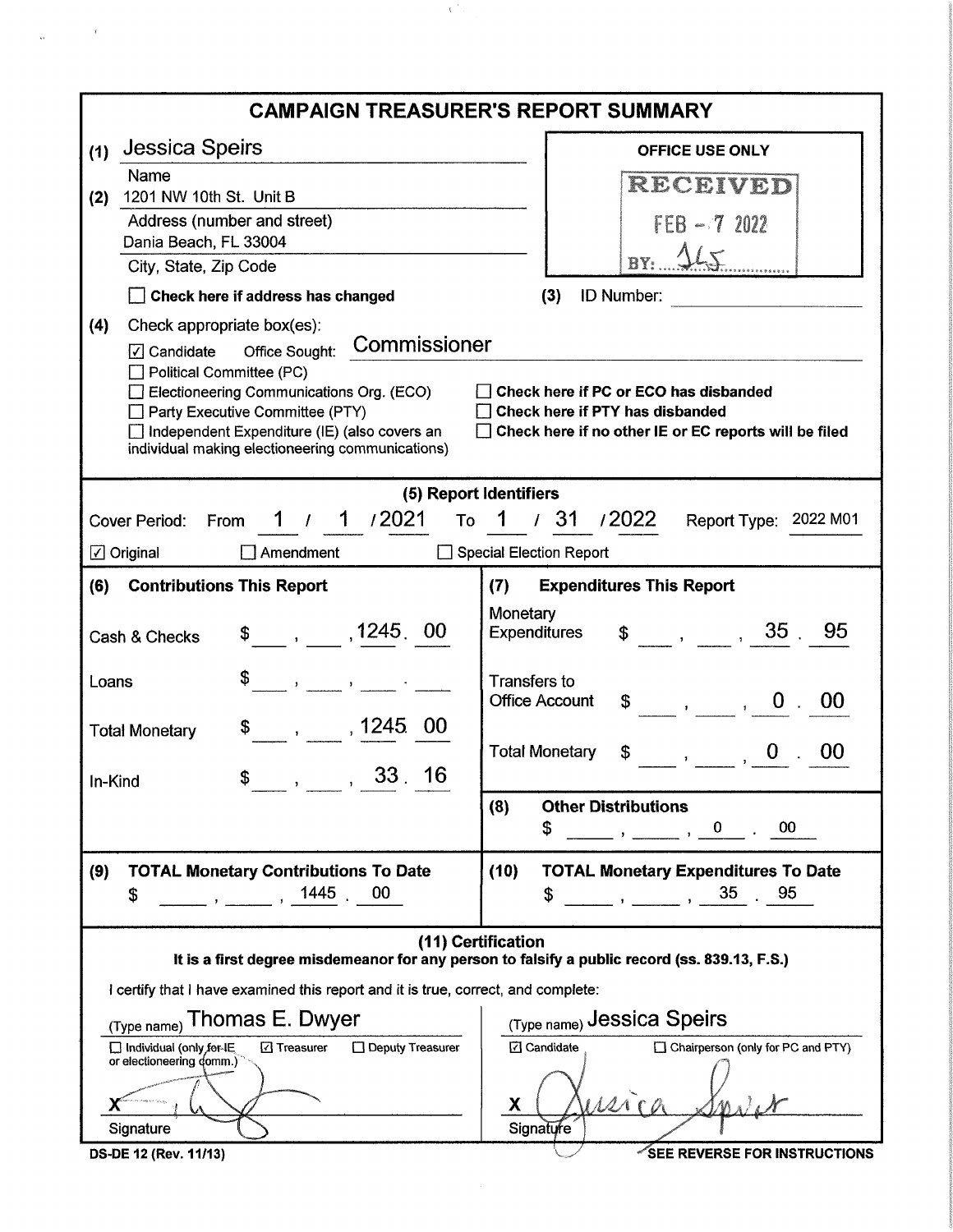## CAMPAIGN TREASURER'S REPORT - ITEMIZED CONTRIBUTIONS

(1) Name Jessica Speirs (2) I.D. Number \_\_\_\_\_\_\_\_\_\_\_\_\_

| (3) Cover Period                | /01<br>/2022<br>01                                                                                        | through      | 01/<br>31           | /2022        | $(4)$ Page               | 1         | оf<br>$\mathbf{2}$ |
|---------------------------------|-----------------------------------------------------------------------------------------------------------|--------------|---------------------|--------------|--------------------------|-----------|--------------------|
| (5)                             | (7)                                                                                                       |              | (8)                 | (9)          | (10)                     | (11)      | (12)               |
| Date                            | Full Name                                                                                                 |              |                     |              |                          |           |                    |
| (6)                             | (Last, Suffix, First,                                                                                     |              |                     |              |                          |           |                    |
|                                 | Middle)                                                                                                   |              |                     |              |                          |           |                    |
| Sequence                        | Street Address &                                                                                          |              | Contributor         | Contribution | In-kind                  |           |                    |
| Number                          | City, State, Zip Code                                                                                     | Type         | Occupation          | Type         | Description              | Amendment | Amount             |
| /12/2022<br>01                  | Kathleen Maynard                                                                                          |              |                     |              |                          |           |                    |
| 1                               | 227 SW 11 <sup>th</sup> St.<br>Dania Beach 33004                                                          | $\mathbf{I}$ |                     | CHK          |                          |           | \$25.00            |
| 12/2022<br>01 /                 | <b>Richard Burke</b><br>308 SE 2 <sup>nd</sup> Ave.                                                       |              |                     |              |                          |           | \$25.00            |
| $\overline{c}$                  | Dania Beach FL 33004                                                                                      | $\mathbf{I}$ |                     | CAS          |                          |           |                    |
| 01 / 17 / 2022                  | <b>Frank Dias</b>                                                                                         |              |                     |              |                          |           |                    |
| 3                               | 8732 Palomino Dr.<br>Lake Worth, FL 33467                                                                 |              |                     | <b>CHK</b>   |                          |           | \$25.00            |
| 01 / 19<br>/2022<br>4           | Nicholas Cascione<br>4280 Galt Ocean Dr.<br>Apt. 9A<br>Ft. Lauderdale, FL                                 | $\mathbf{I}$ | Businisse<br>WASte  | <b>CHK</b>   |                          |           | \$500.00           |
|                                 | 33308                                                                                                     |              |                     |              |                          |           |                    |
| 19 / 2022<br>01 /<br>$\sqrt{5}$ | Eagle Investment<br>Holdings, LLC<br>2805 E Oakland Park<br>Blvd. Ste. 464<br>Ft. Lauderdale, FL<br>33306 | B            | Waste<br>Management | <b>CHK</b>   |                          |           | \$500.00           |
| 01/19 / 2022<br>6               | Thomas E. Dwyer<br>430 SE 7th St. E205<br>Dania Beach, FL 33004                                           |              |                     | <b>INK</b>   | <b>Business</b><br>Cards |           | \$33.16            |
| 01 / 21 / 2022<br>7             | Kenneth Dunniing<br>525 State Route 17K<br>Walden, NY 12586                                               | $\mathbf{I}$ |                     | <b>CHK</b>   |                          |           | \$100.00           |

 $\hat{\boldsymbol{\theta}}$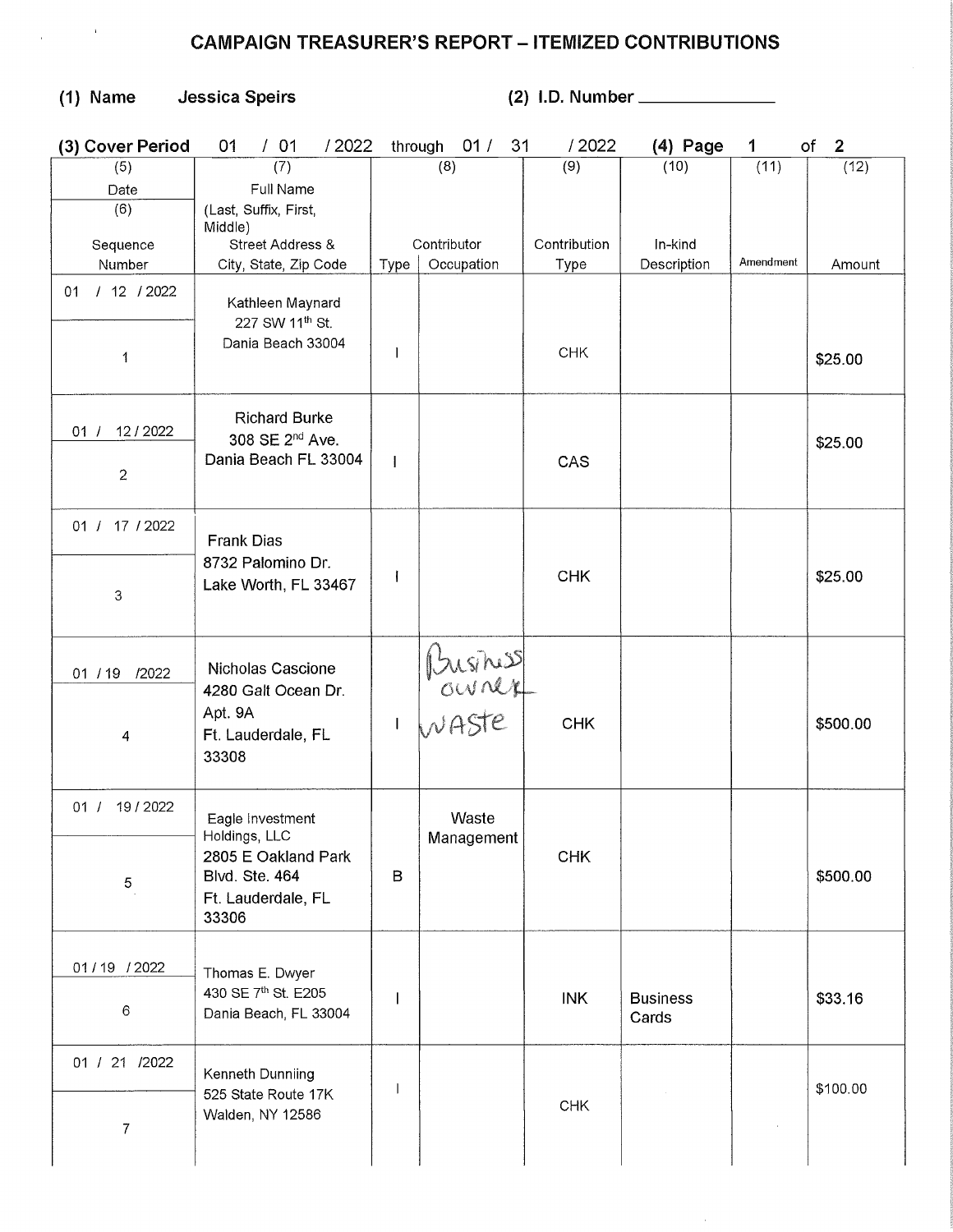| $\Lambda$<br><b>CAMPAIGN TREASURER'S REPORT - ITEMIZED CONTRIBUTIONS</b> |                                                                       |              |                    |                     |                   |           |         |
|--------------------------------------------------------------------------|-----------------------------------------------------------------------|--------------|--------------------|---------------------|-------------------|-----------|---------|
| $(1)$ Name                                                               | Jessica Speirs                                                        |              |                    |                     |                   |           |         |
|                                                                          | (3) Cover Period 01 / 01 / 2022 through 01 / 31 / 2022                |              |                    |                     | $(4)$ Page 2 of 2 |           |         |
| (5)<br>Date<br>(6)<br>Sequence                                           | (7)<br>Full Name<br>(Last, Suffix, First, Middle)<br>Street Address & |              | (8)<br>Contributor | (9)<br>Contribution | (10)<br>In-kind   | (11)      | (12)    |
| Number                                                                   | City, State, Zip Code                                                 | Type         | Occupation         | Type                | Description       | Amendment | Amount  |
| 01 / 26 / 2022<br>8                                                      | Lynda Batchie<br>431 SE 3rd St. #605<br>Dania Beach, FL 33004         | $\mathbf{I}$ |                    | CAS                 |                   |           | \$50.00 |
| 01 / 26 / 2022<br>$\boldsymbol{9}$                                       | Louie Mariano<br>1030 S. Northlake Dr.<br>Hollywood, FL 33019         |              |                    | CAS                 |                   |           | \$20.00 |
| $I = -I$                                                                 |                                                                       |              |                    |                     |                   |           |         |
| $\mathcal{L}$<br>$\prime$                                                |                                                                       |              |                    |                     |                   |           |         |
| $\mathcal{L}$<br>$\prime$                                                |                                                                       |              |                    |                     |                   |           |         |
| $\mathcal{L}$<br>$\prime$                                                |                                                                       |              |                    |                     |                   |           |         |
|                                                                          |                                                                       |              |                    |                     |                   |           |         |

/ /